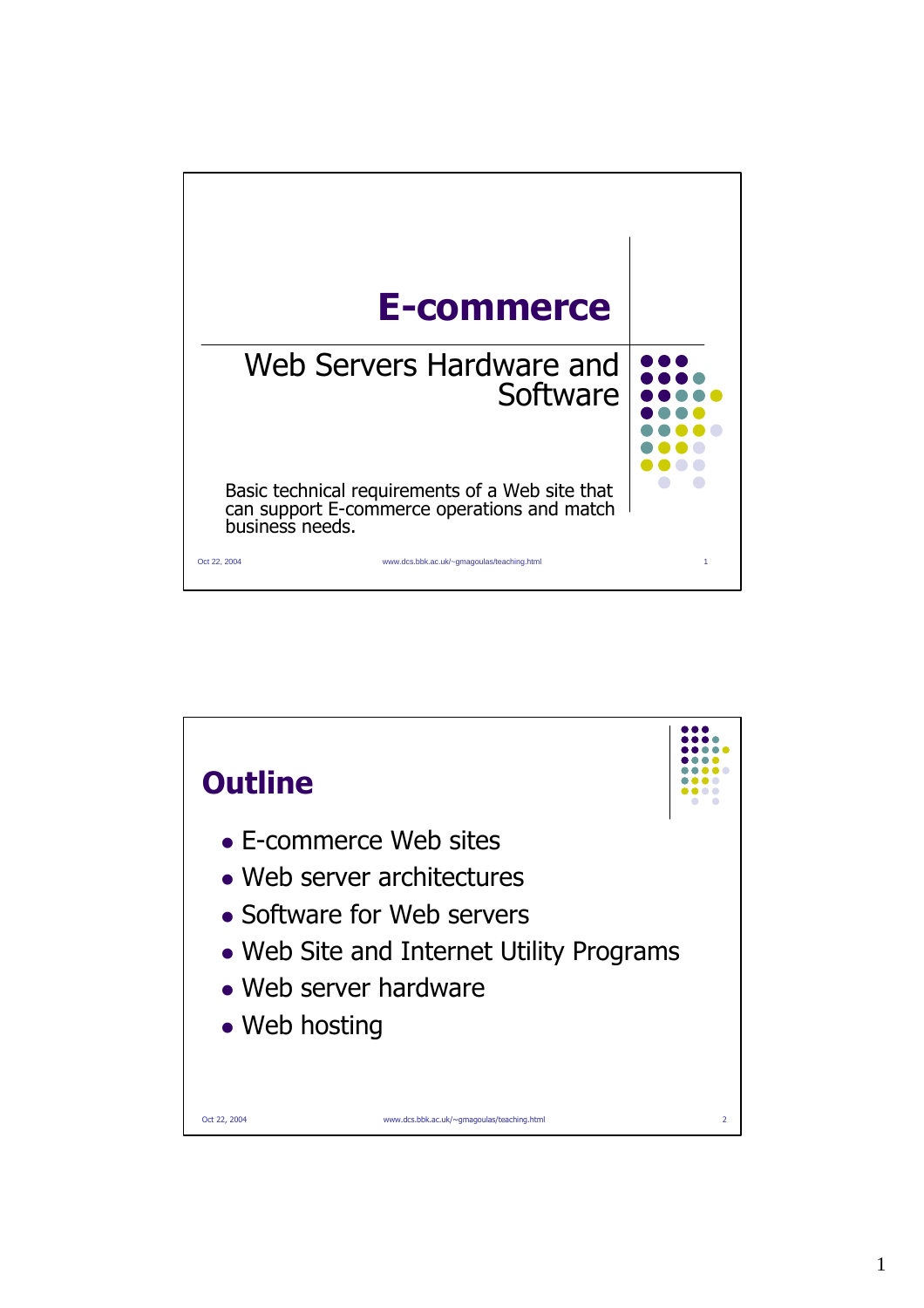

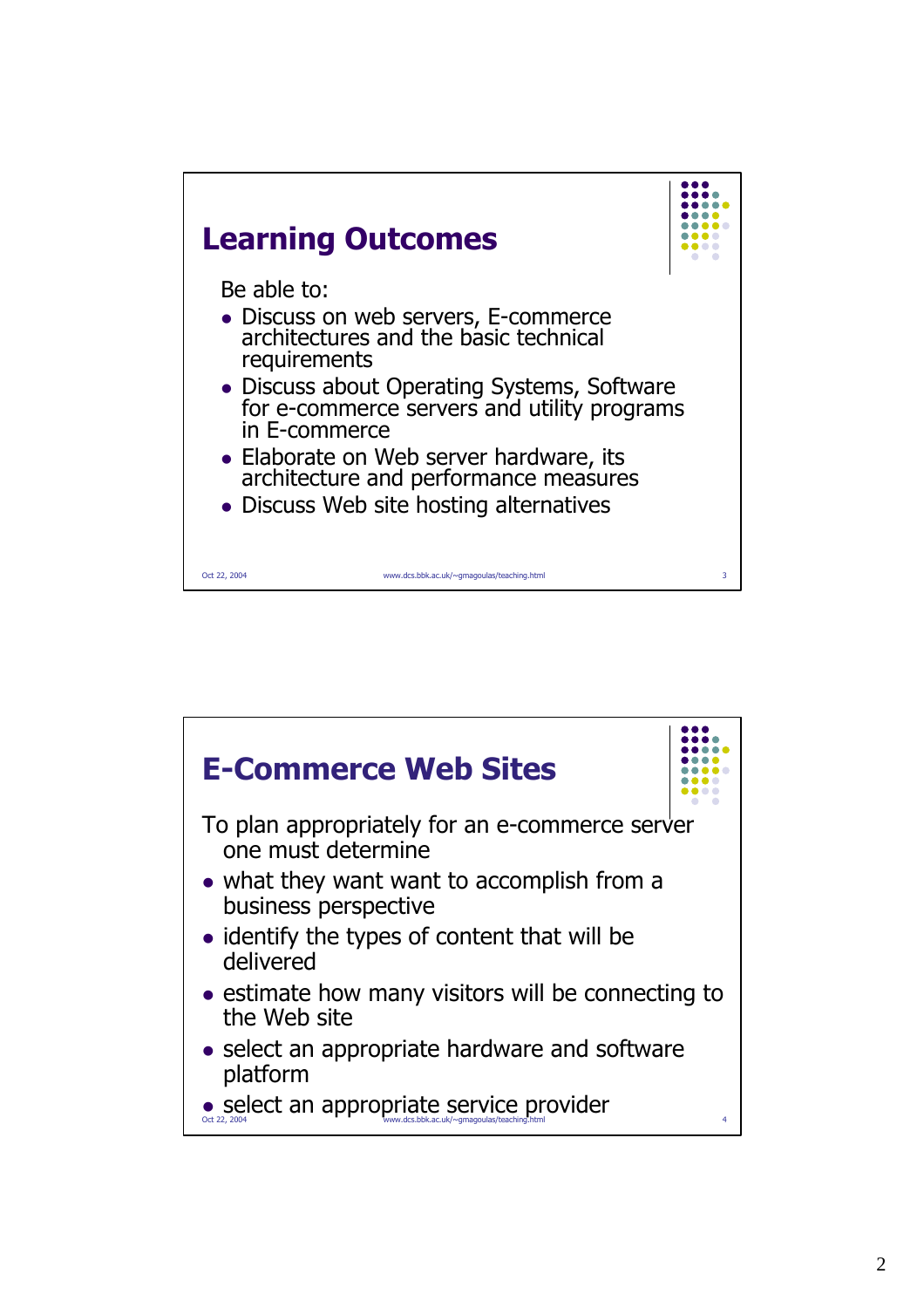

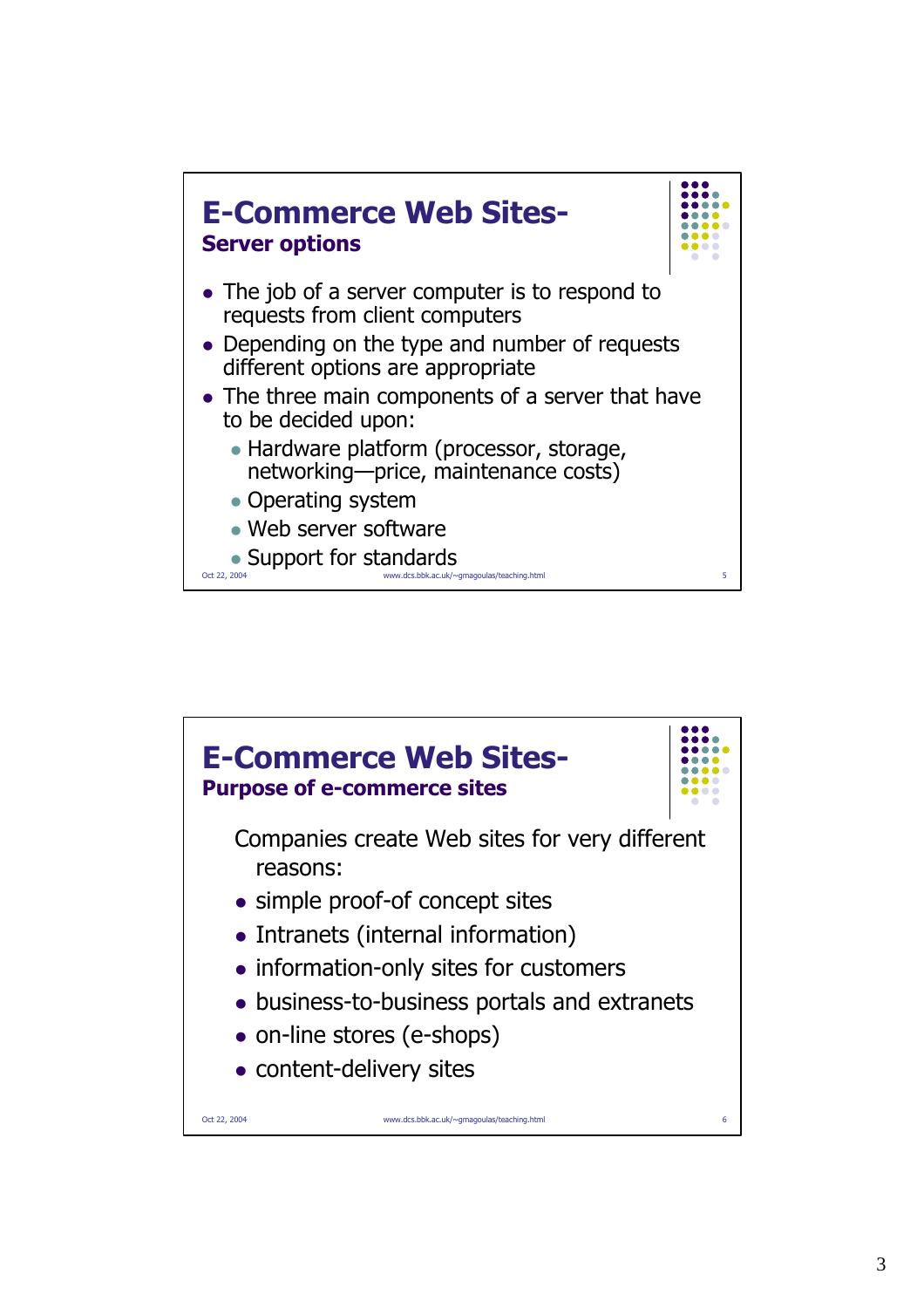

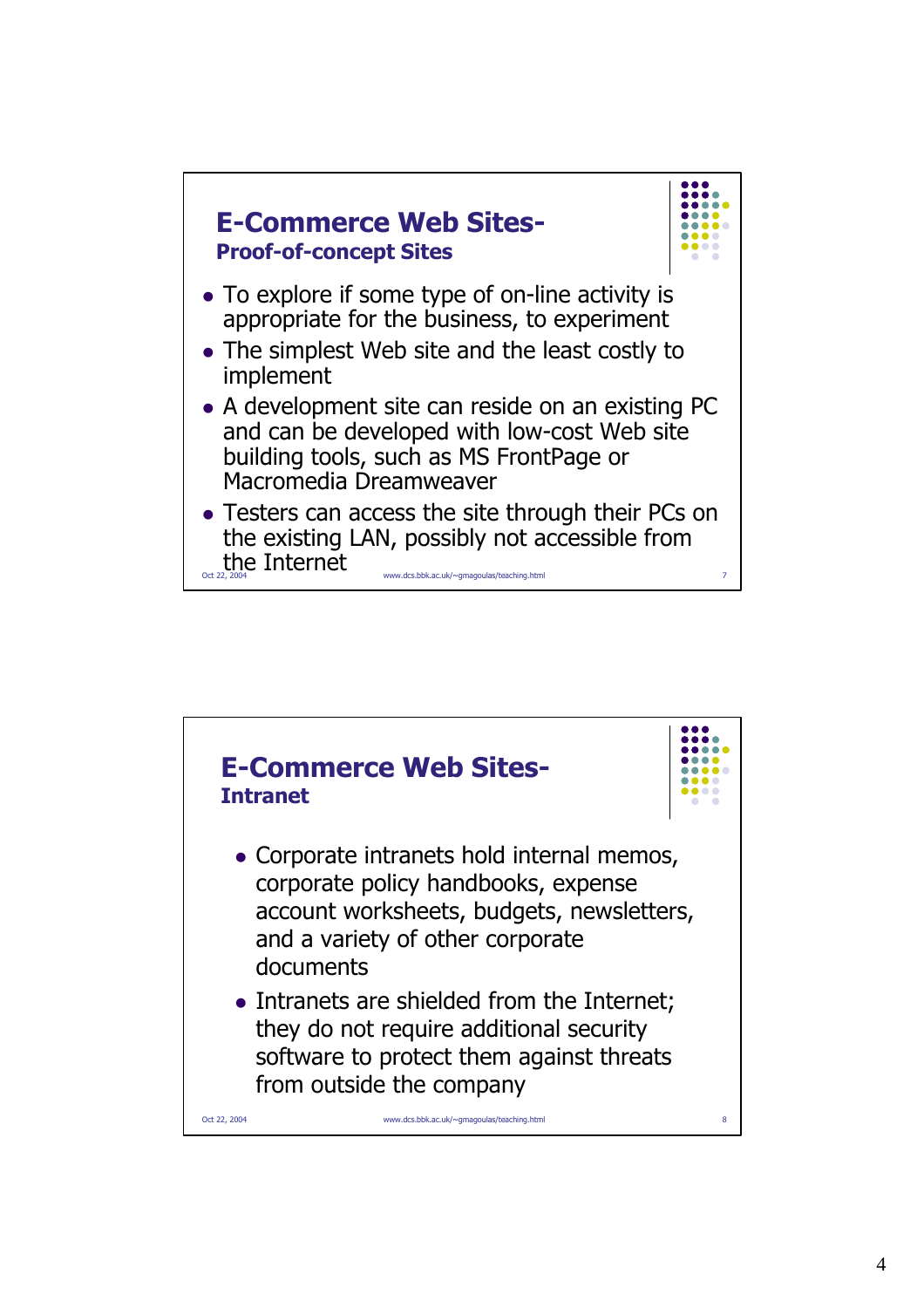

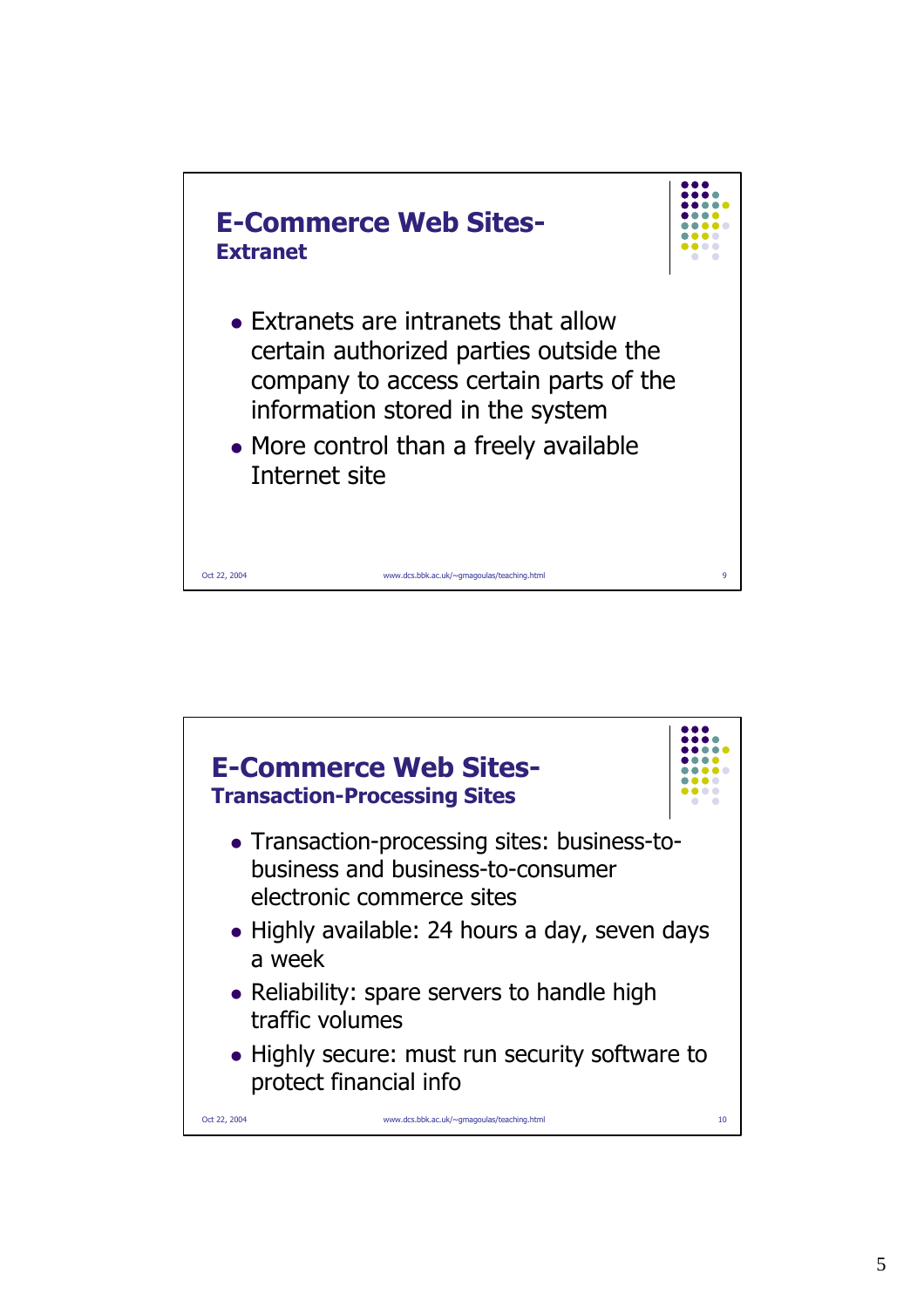

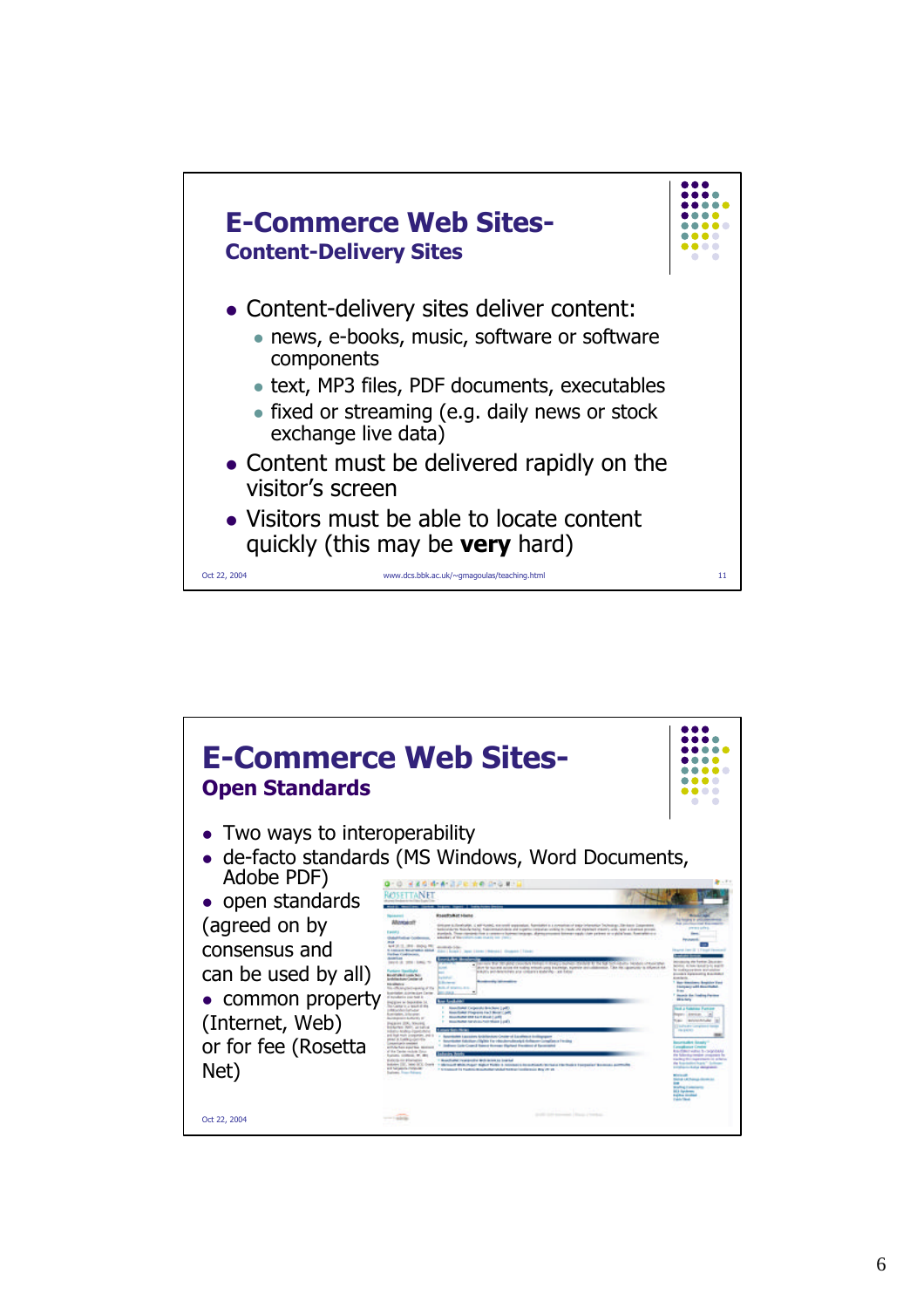

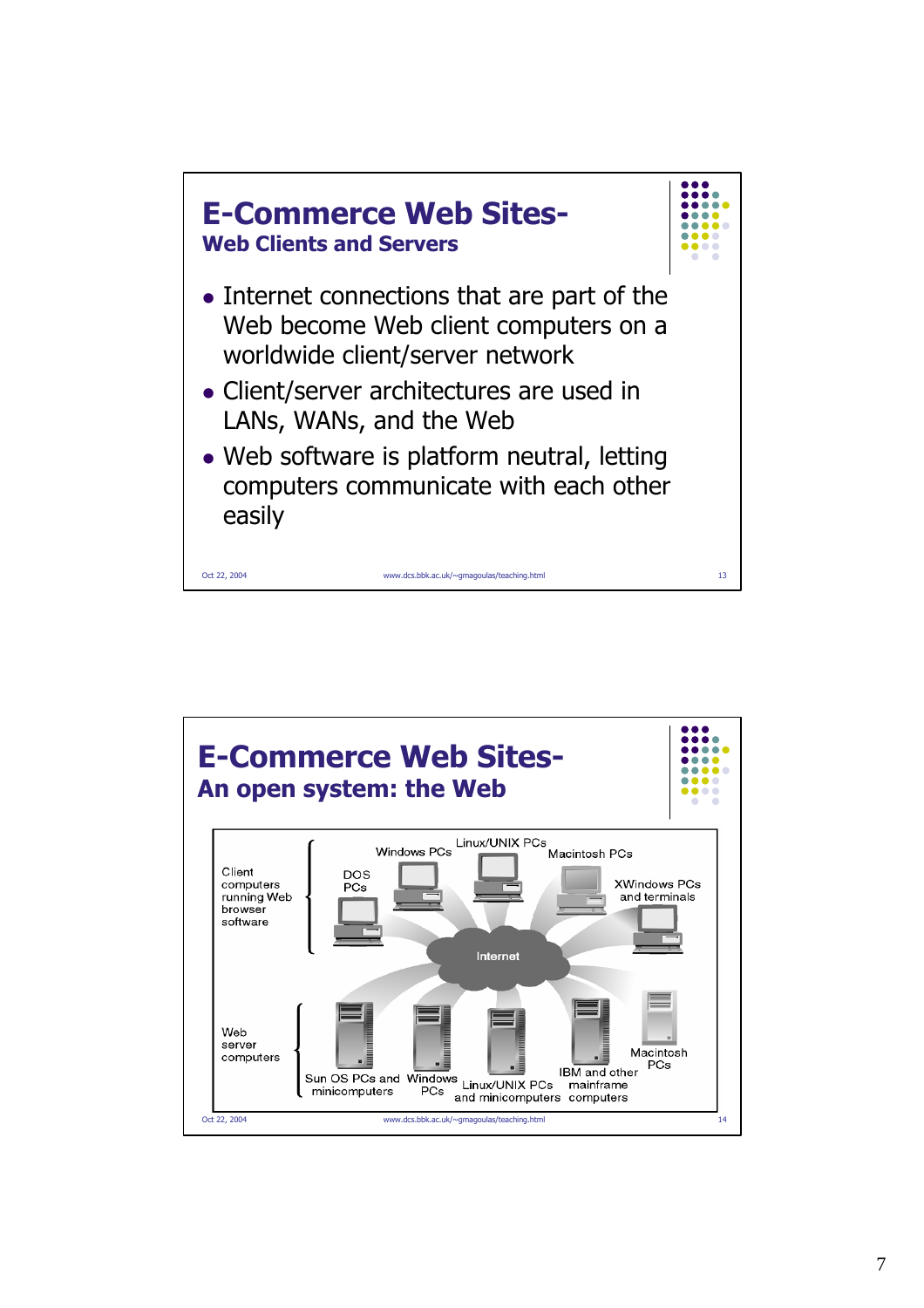

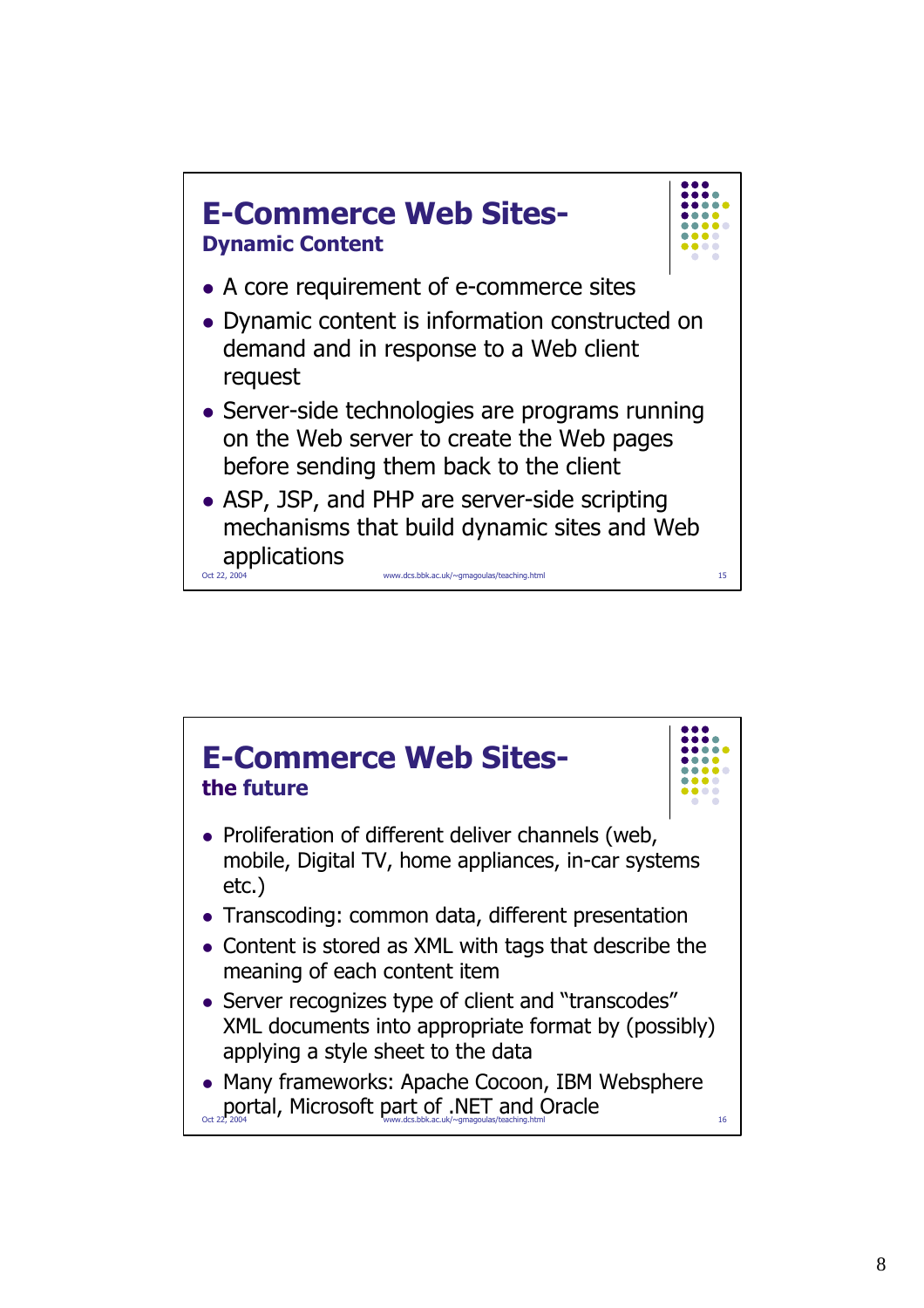

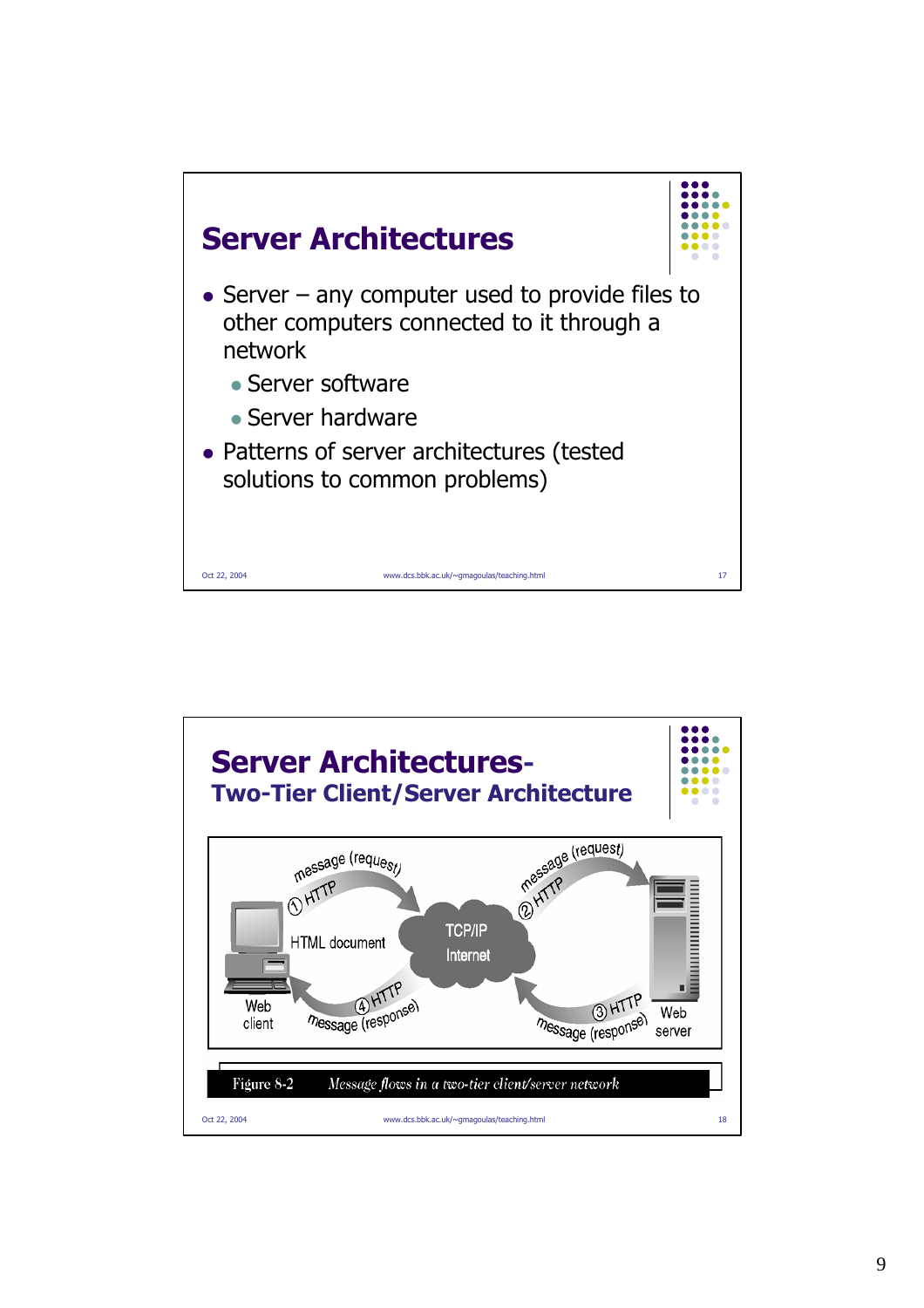

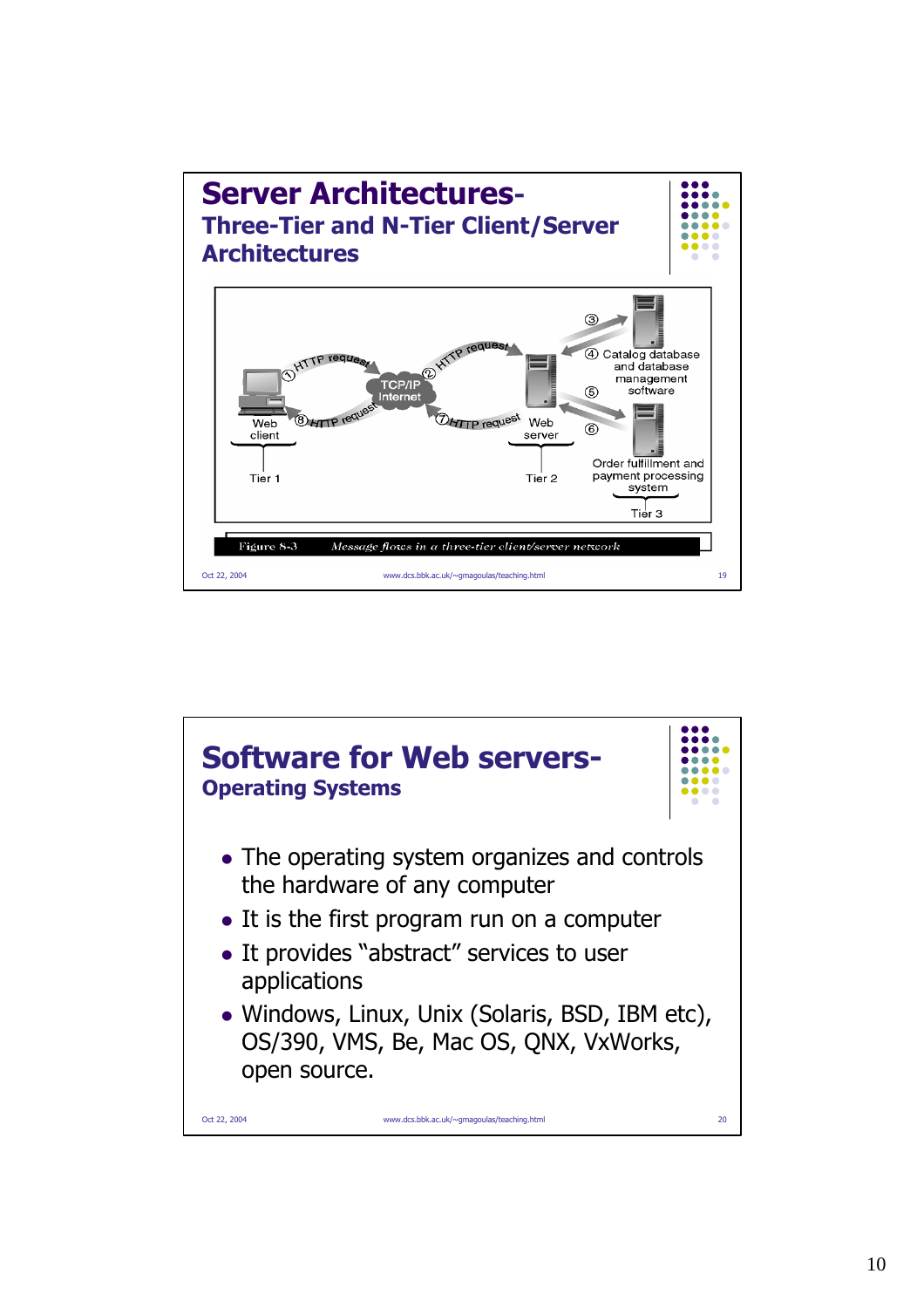

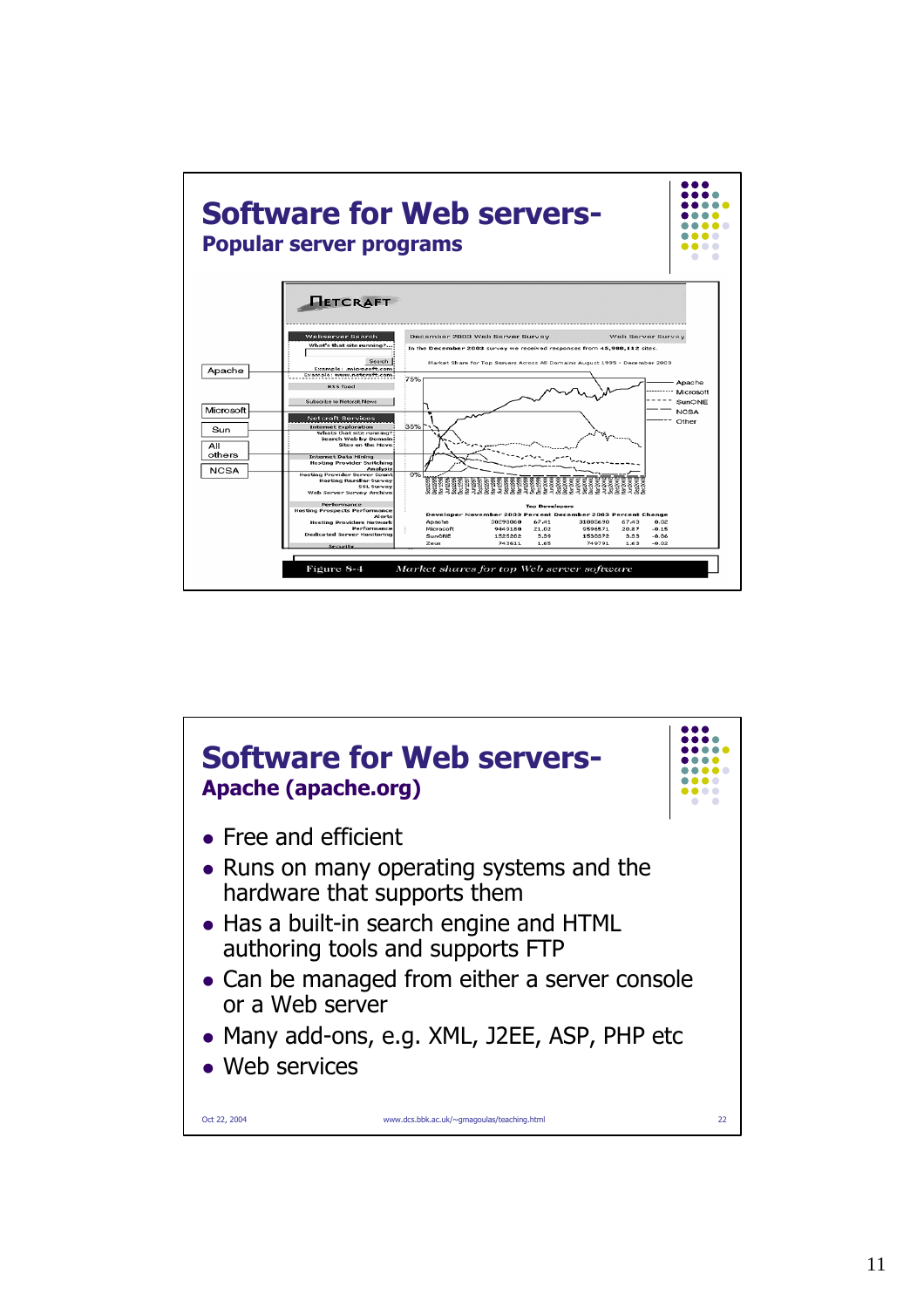

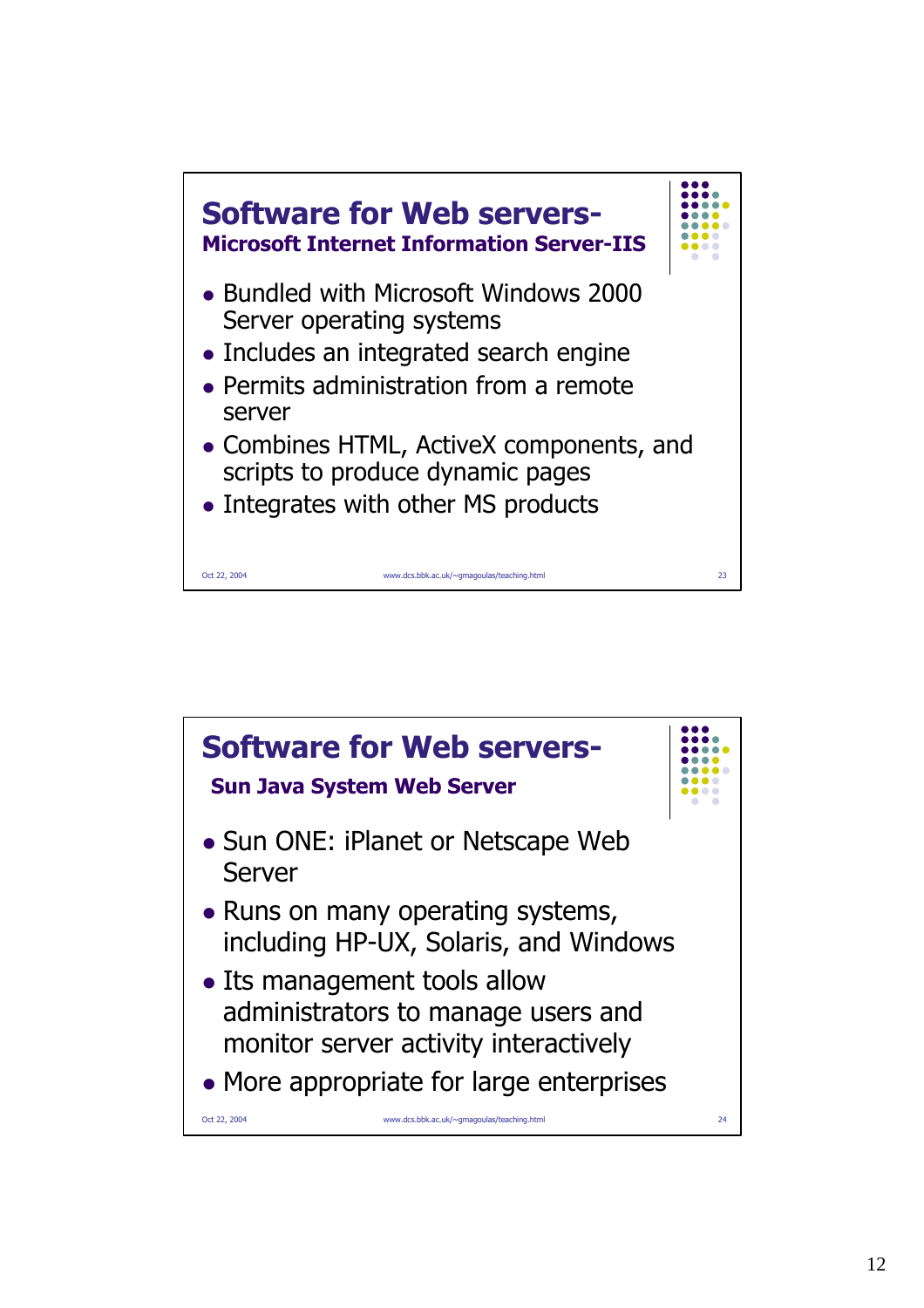

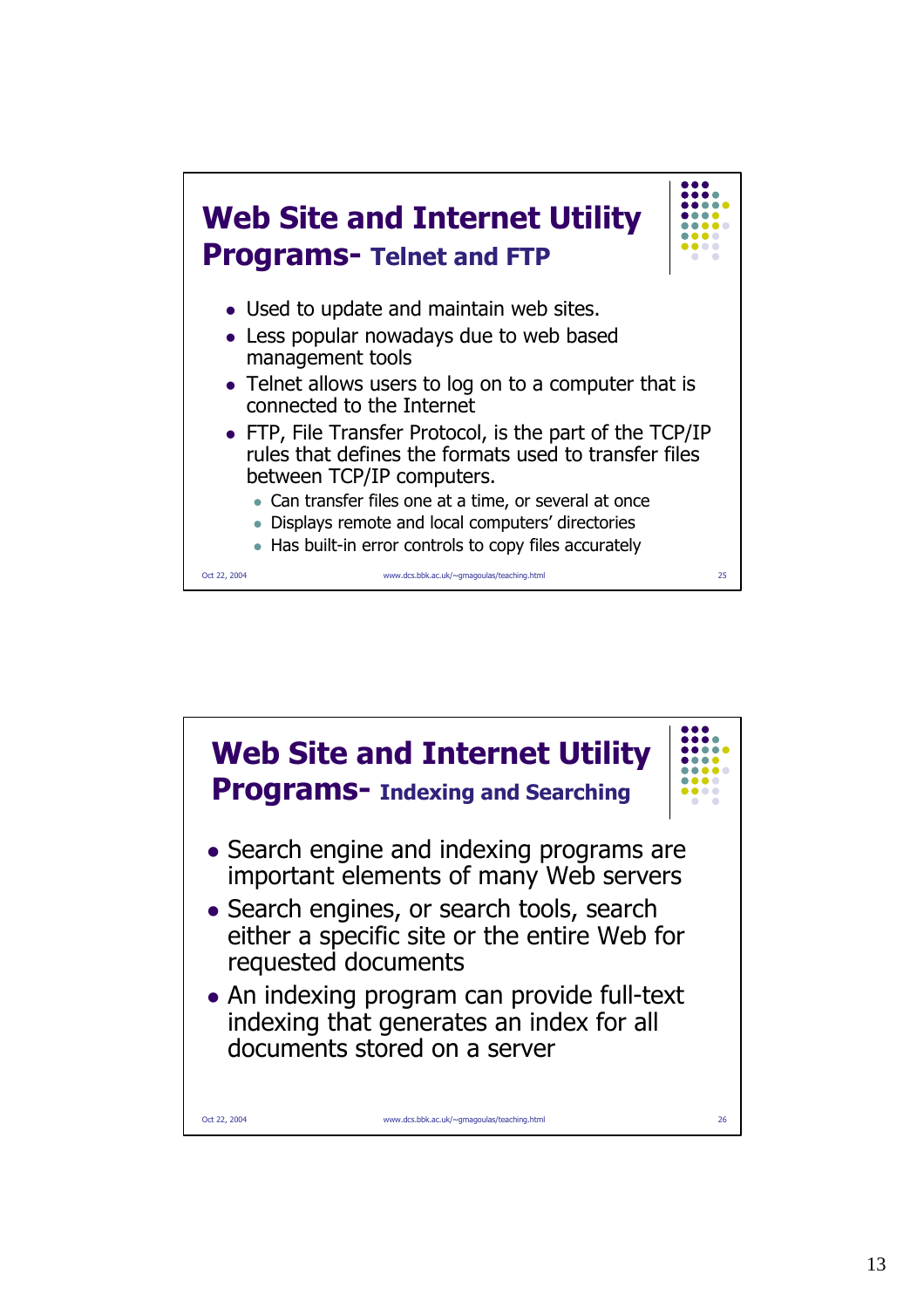

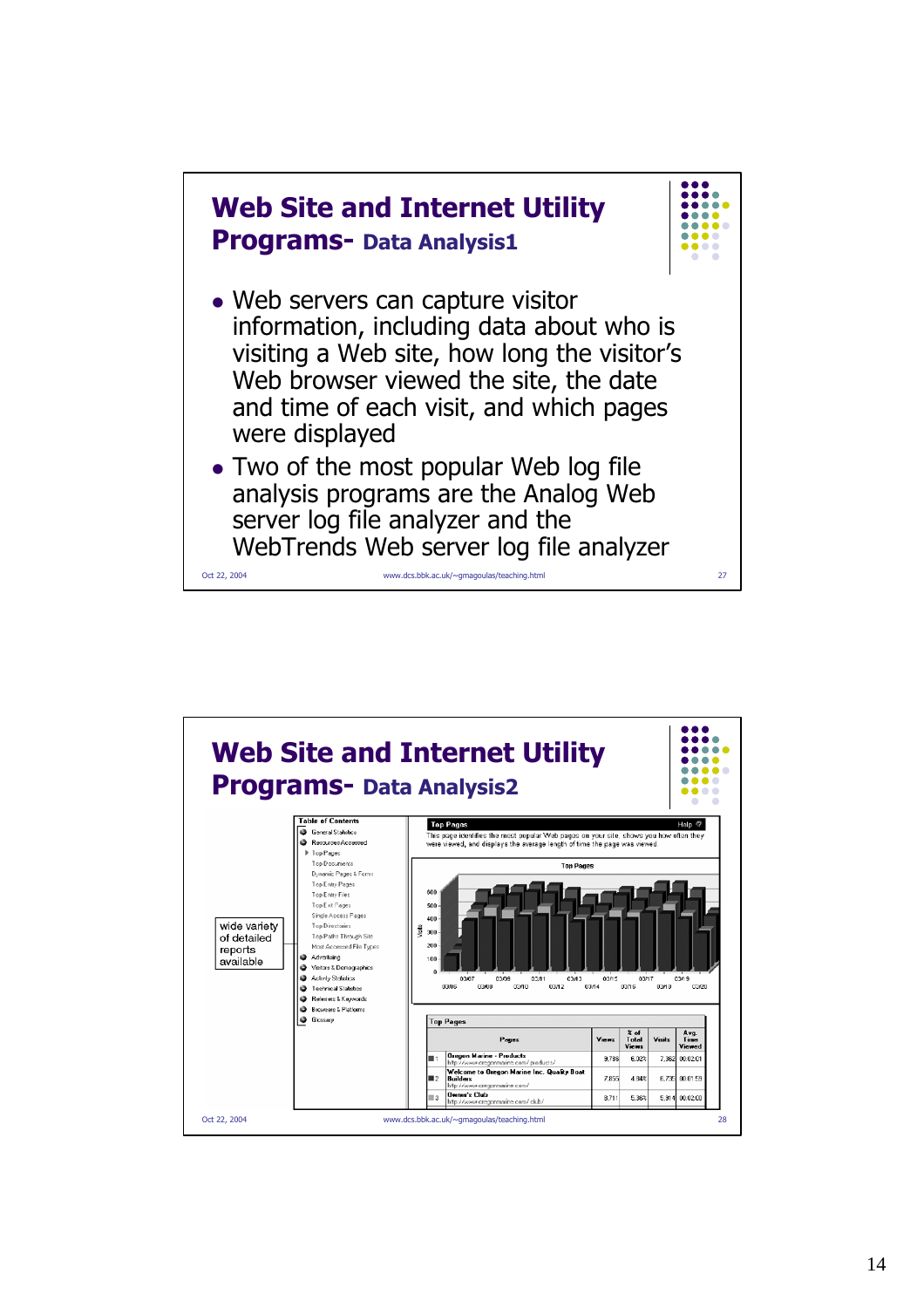

|                                                     |                                                                                                                                                                                                                                                                                                                                                                                                       | <b>Web Site and Internet Utility</b><br><b>Programs- Link Checking</b>                                                                            |                               |
|-----------------------------------------------------|-------------------------------------------------------------------------------------------------------------------------------------------------------------------------------------------------------------------------------------------------------------------------------------------------------------------------------------------------------------------------------------------------------|---------------------------------------------------------------------------------------------------------------------------------------------------|-------------------------------|
|                                                     | watcHfire <sup>-</sup>                                                                                                                                                                                                                                                                                                                                                                                | WATCHFIRE ENTERPRISE SOLUTION                                                                                                                     | ᇒ                             |
|                                                     | E Hide Menu<br>⊟ Summary<br>Website Integrity<br>Scan Statistics                                                                                                                                                                                                                                                                                                                                      | <b>Broken Links</b><br>FOR: http://www.testfire.net/<br>DATE: 11:59:42 AM July 06                                                                 |                               |
|                                                     | Historical Trends<br>Site Quality Index<br>⊟ Content Defects                                                                                                                                                                                                                                                                                                                                          | SUMMARY OF ERRORS<br><b>ERROR</b>                                                                                                                 | QUANTITY<br><b>FOUND</b>      |
|                                                     | <b>Broken Links</b><br><b>Broken Anchors</b><br>Pages with Broken Links<br>Spell Checker                                                                                                                                                                                                                                                                                                              | File Not Found Errors<br>Cannot Connect                                                                                                           | 8<br>$\mathbf 0$              |
| wide variety<br>of detailed<br>reports<br>available | $\boxminus$ Searchability<br>Missing Keywords<br>Missing Titles<br><b>Missing Descriptions</b><br>Alt Attributes<br><b>Duplicate Titles</b><br>Duplicate Keywords<br><b>E Accessibility</b><br><b>E</b> Design Effectiveness<br>Deep Pages<br>Slow Pages<br><b>File Inventory</b><br>Warnings<br>Height/Midth Attributes<br>$\boxdot$ Compliance<br><b>Browser Compatibility</b><br><b>Scan Rules</b> | Host Not Found<br>Timeout<br>Other                                                                                                                | $\mathbf{0}$<br>0<br>$\Omega$ |
|                                                     |                                                                                                                                                                                                                                                                                                                                                                                                       | Total<br>FILE NOT FOUND ERRORS                                                                                                                    | 8                             |
|                                                     |                                                                                                                                                                                                                                                                                                                                                                                                       | 1. LINK: http://www.testfire.net/Help/Default.asp (Error: 404: Not Found)<br><b>PARENT LINKS:</b>                                                 |                               |
|                                                     |                                                                                                                                                                                                                                                                                                                                                                                                       | 1. http://www.testfire.net/testfireappl/storefront/testfire.asp (Help)                                                                            |                               |
|                                                     |                                                                                                                                                                                                                                                                                                                                                                                                       | 2. http://www.testfire.net/testfireappl/storefront/AdSearch.asp (Help)<br>3. http://www.testfire.net/testfireappl/storefront/check_out.asp (Help) |                               |
|                                                     |                                                                                                                                                                                                                                                                                                                                                                                                       | 4. http://www.testfire.net/testfireappl/storefront/testfire1.asp?ProductTvpe=Book (Help)                                                          |                               |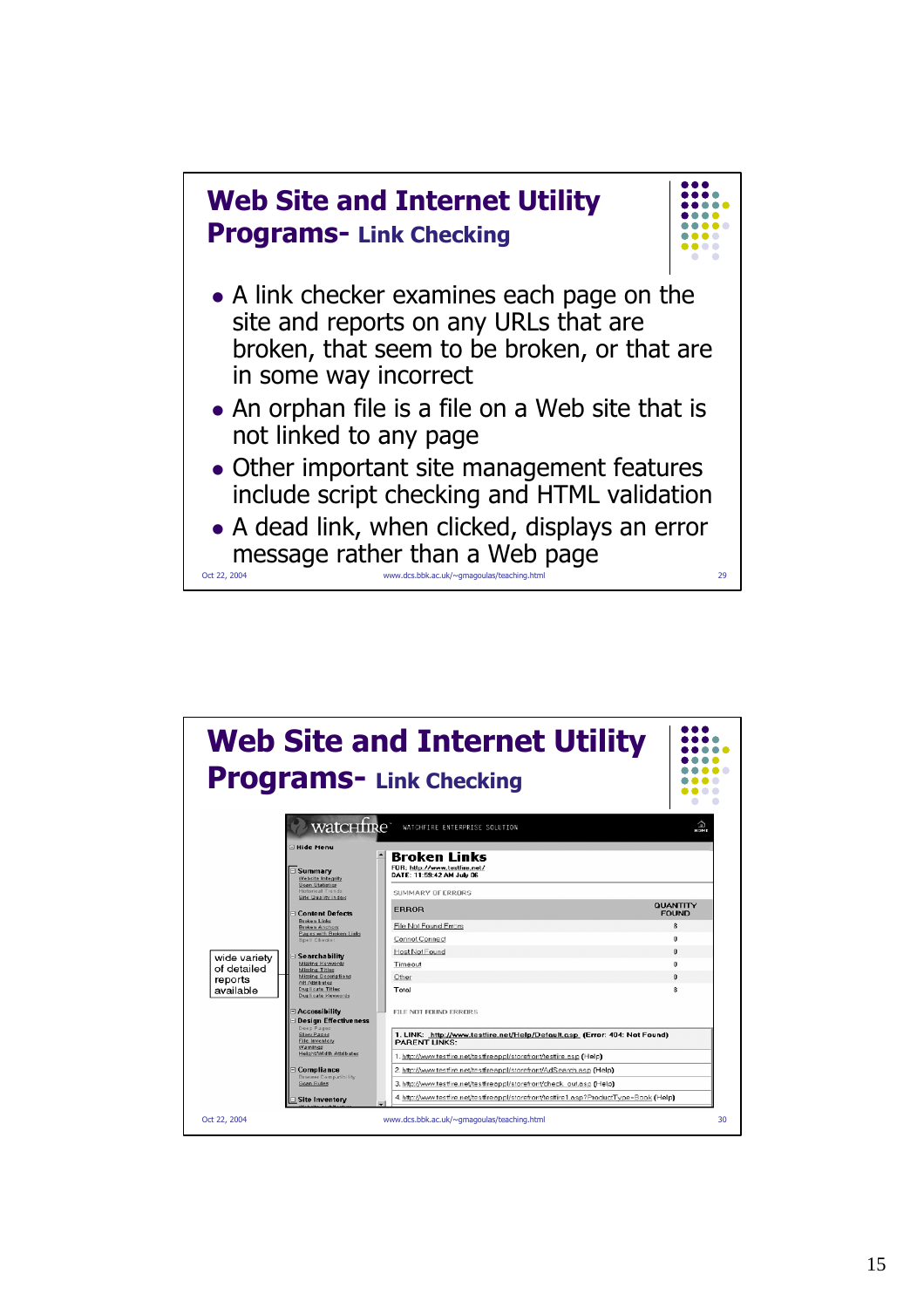

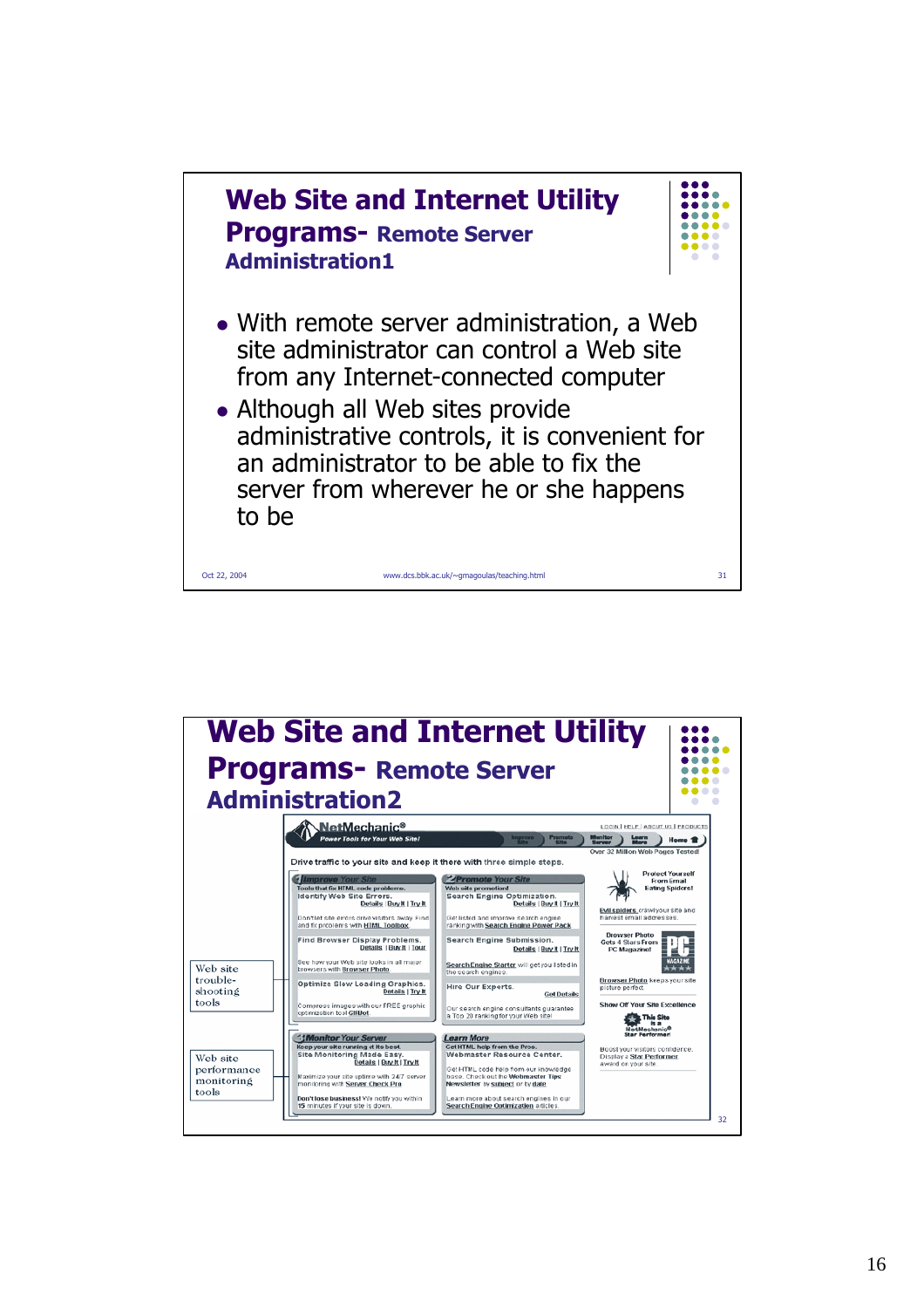

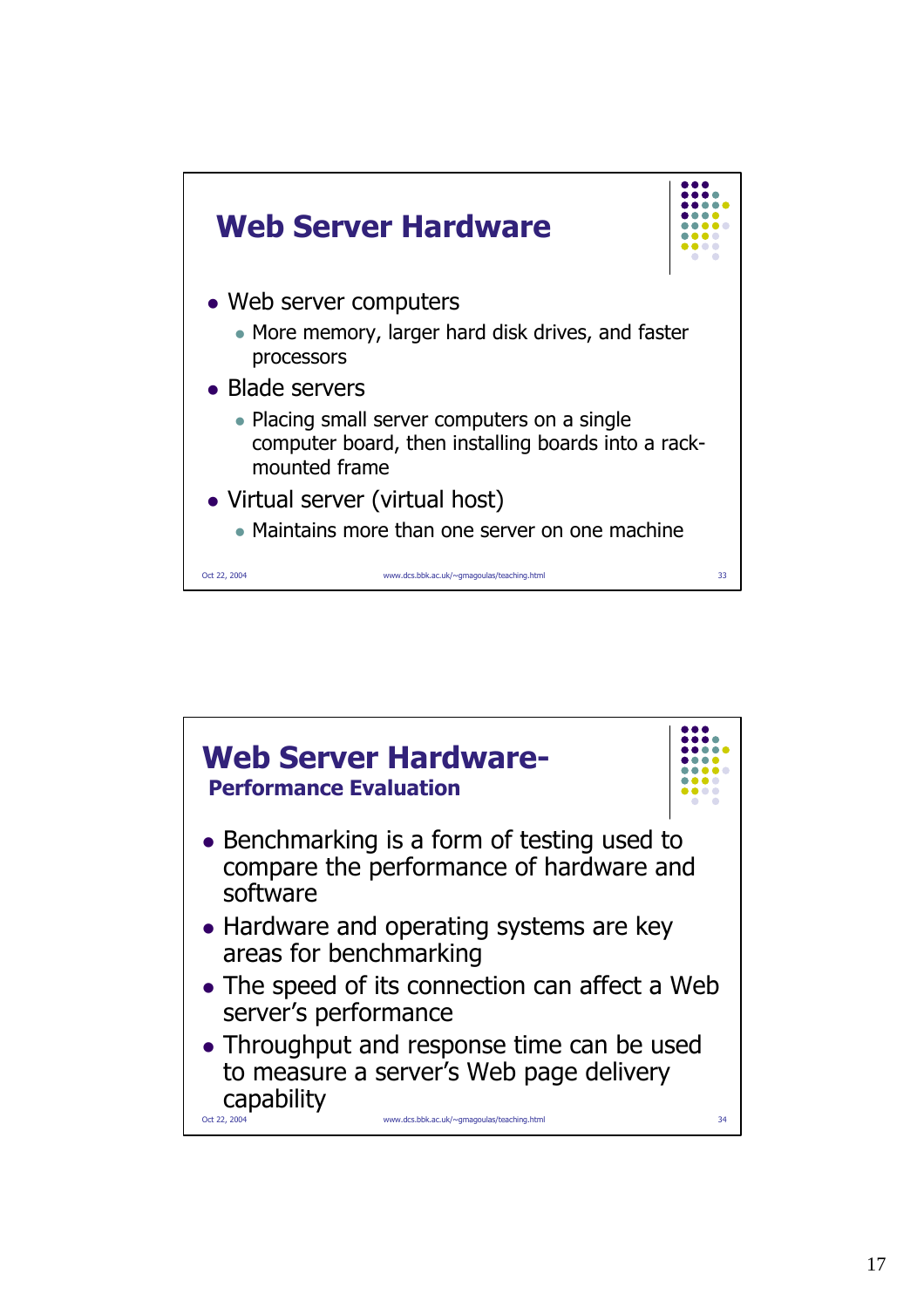

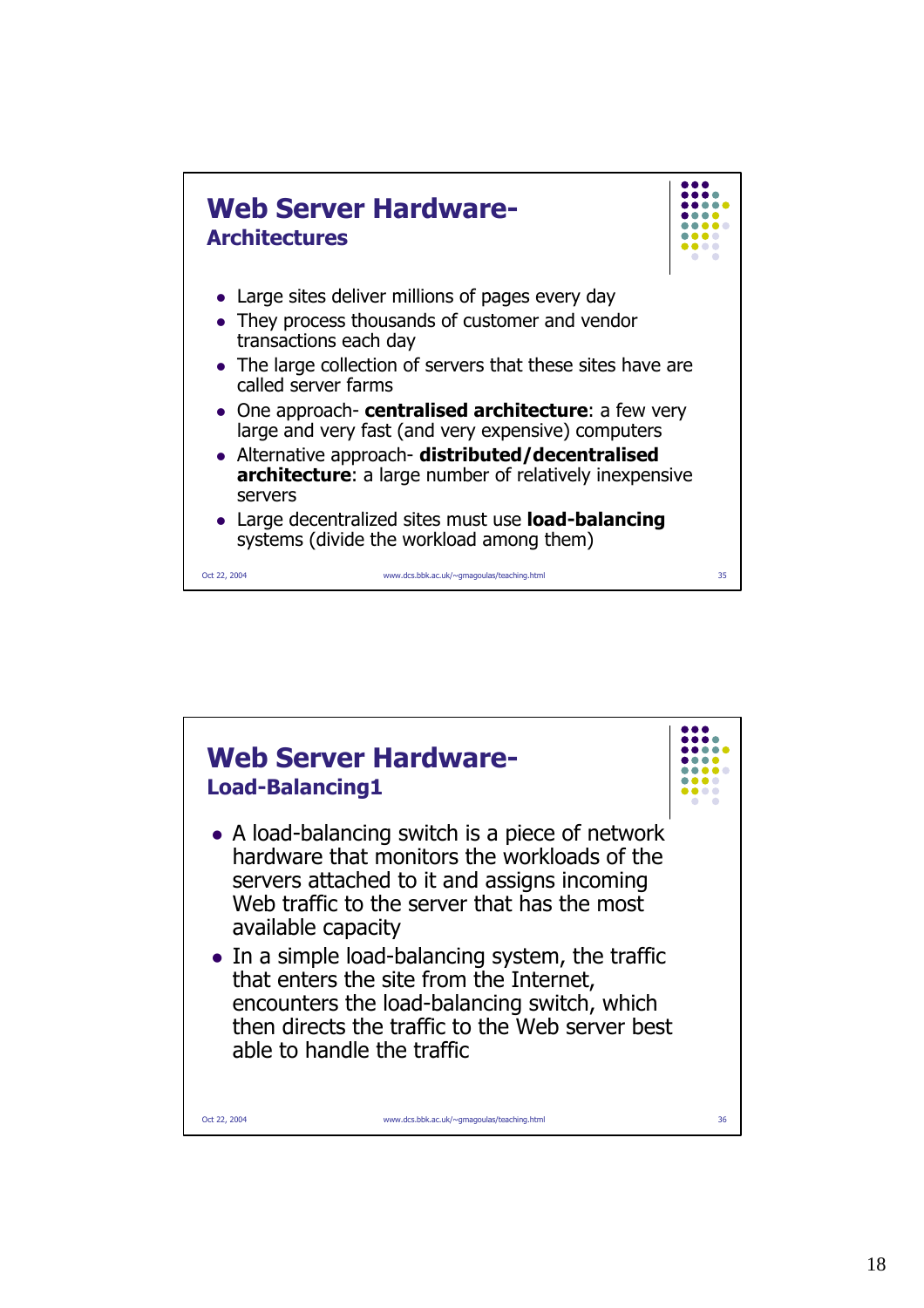

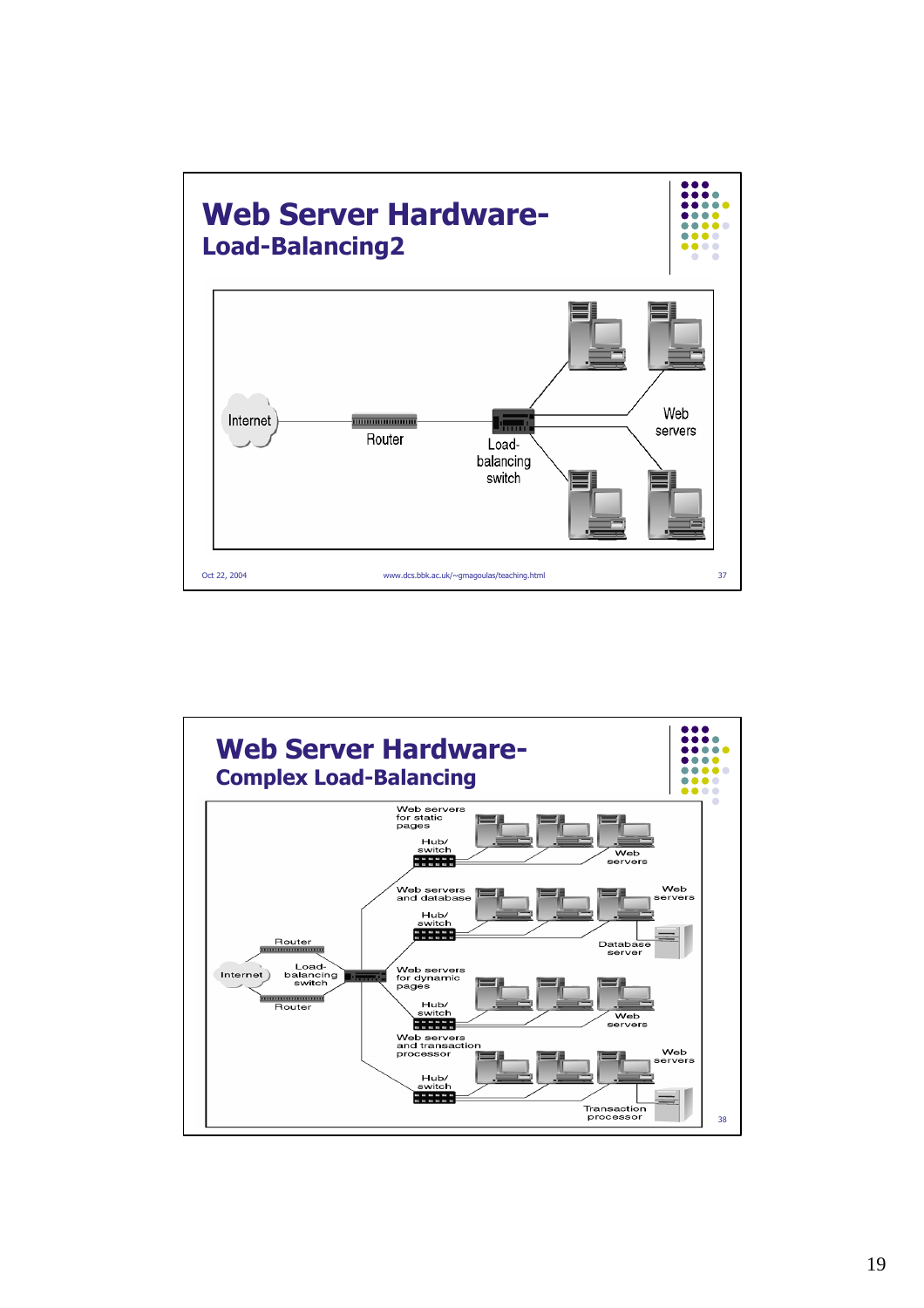